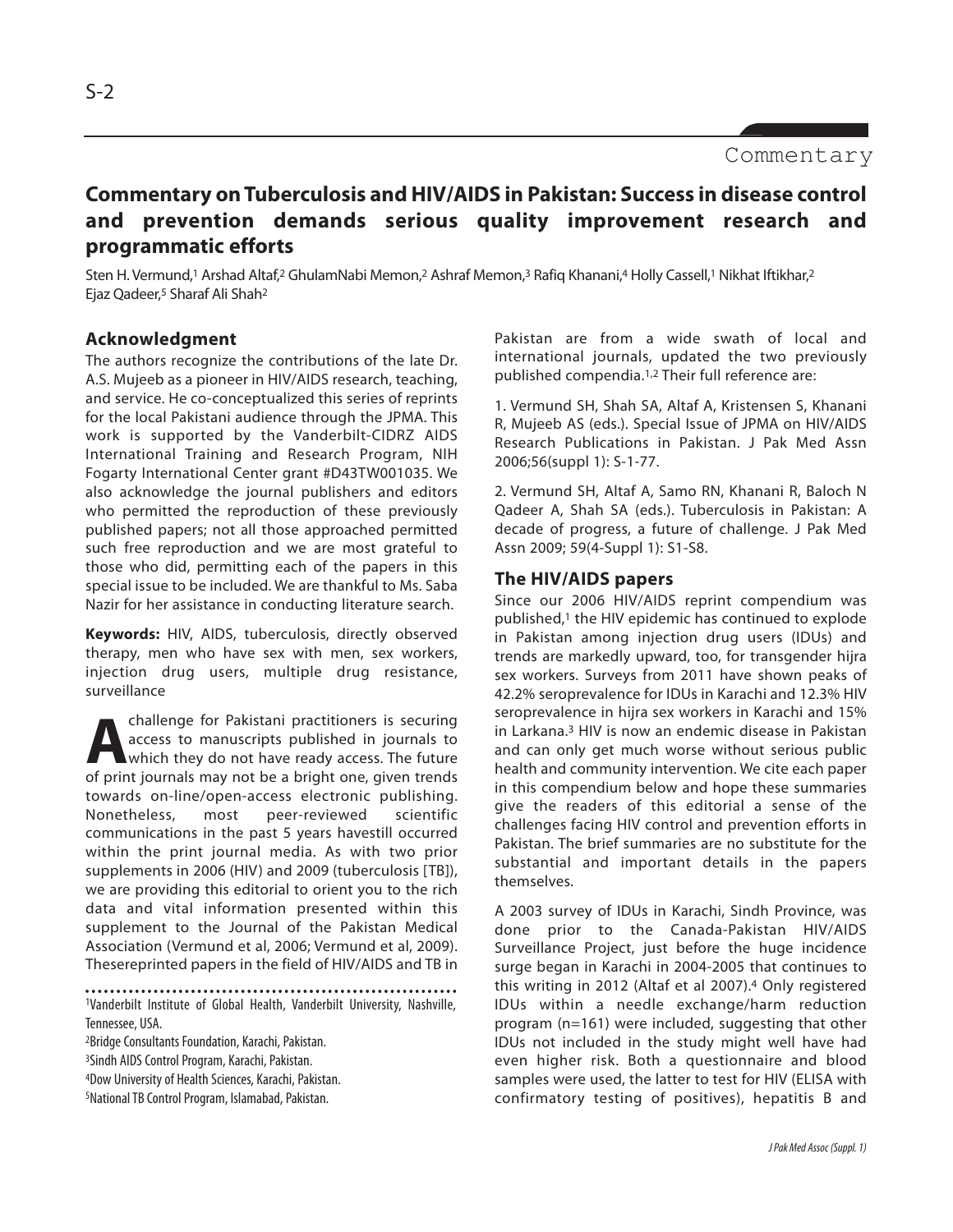hepatitis C (both ELISA), and syphilis (RPR with confirmation by TPHA). Mean age of IDUs was 36 years with drug use having been initiated at a mean age of 16 years. An average of 2.3 injections per day was reported and group sharing of needles/syringes was reported by 80% of subjects. Paying for sex was common (58.3%) but using a condom was not (36% ever use). Over a quarter (28%) of IDUs had sold their blood. Given that this survey preceded the well-documented upsurge of HIV in IDUs in Pakistan (with the exception of the earlier Larkana upsurge), only 0.6% (1 of 161) of IDUs was positive, though prevalence of hepatitis B was 7.5%, hepatitis C was 94.3%, and syphilis was 13.1%. Hepatitis C positivity was associated with earlier sexual debut and lower condom use, while hepatitis B was associated with younger age of IDUs. Syphilis-infected IDUs reported having paid for sex and never using a condom significantly more often than syphilis-uninfected IDUs.4 Hence, the warning signs were crystal clear given the Larkana trends among IDUs and the evidence of needle-sharing and hepatitis C in this Karachi population.

The surge in HIV spread among IDUs was first noted in the city of Larkana in Sindh Province. A 2002 survey found 17 of 183 IDUs (9.3%) to be HIV-infected during surveillance screening in 2002, far higher than any prior Pakistani seroprevalence survey in any vulnerable subgroup (Rehman et al, 2007). In a tiny nestedstudy of 7 cases and 14 controls, cases were more likely than controls to have shared needles in groups, reused a syringe from another IDU, had sex with sex workers, had >3 casual sex partners, and initiated sex at <18 years of age, though all these associations could have been due to chance. Subjects were of exceedingly high social risk in that they were unlikely to have had any formal education, some were married, and many lived on the street.<sup>5</sup>

Also from the Canada-Pakistan HIV/AIDS Surveillance Project, Saleem et al (2008) report results of a diverse 2005 survey used a variety of recruitment strategies (snowball, time-location cluster, and cluster sampling) for high risk persons in Rawalpindi in Punjab. The groups studied included 200 IDUs, 101 male sex workers, 101 hijras, and 203 female sex workers (FSW). Among the FSWs, two-thirds were illiterate, 71% were married, over a third reported a prior STI, and only 17% reported consistent condom use (not specified whether with clients and/or regular partners). Male sex workers and hijras reported <4% consistent condom use. Among IDUs, one in four had shared a needle during their last injection and their HIV knowledge of STIs/HIV was the lowest of the four groups.<sup>6</sup>

A 2007 study using mixed qualitative and quantitative methods was conducted among at-risk disenfranchised persons in Rawalpindi, Punjab Province (Mayhew et al, 2009). First, interviews were conducted with 38 IDUs and sex workers (female, male, or hijra), followed by a survey of 813 IDU and sex workers. Persons in these HIV-STD vulnerable groups interacted both socially and sexually. Reports of human rights violations were exceedingly common. Violence from personal relations and sex worker clients were reported in verbal, physical, and sexual spheres. The police were reported to have had full latitude to harass, exploit, and abuse persons from all these vulnerable groups. Health service providers were largely insensitive to the service needs of these populations.<sup>7</sup>

Pakistan is a highly diverse nation and HIV prevention planning must acknowledge these diversities. In a sophisticated survey of the size and distribution of FSW populations and the distribution of client-FSW encounters in seven cities, a two-stage process mapped locations where FSWs met their clients, estimated the size of the FSW population at each location and described the type of sex work (Blanchard et al, 2008). Of 34,480 FSWs who were mapped, 40% were streetbased, 57.5% home-based, and 2% brothel-based; this demonstrated how much more hidden they are compared to such countries as India or Thailand, for example, where brothels are more prevalent. Of the subset of 2869 of FSWs who participated in a nested survey, a diversity of commercial approaches was revealed. For example, home-based FSWs ranged from only 32% to fully 75% of the total, depending upon the city. The study indicated that local strategies for outreach and intervention will need to consider the specific circumstances in the given area for effective program planning in a nation as diverse as Pakistan. 8

A recurring theme of research among sex workers in Pakistan is how theoretically high the risk is, yet how low HIV seroprevalence remains (Hawkes, 2009). Sex workers (men, women, or hijras) in Rawalpindi (Punjab) and Abbottabad (Khyber PakhtunkhwaProvince, formerly known as the North-West Frontier Province) were surveyed and assessed for STIs (gonorrhea, Chlamydia, syphilis, trichomoniasis, HIV, herpes simplex virus type 2, and syphilis). Three cultural groups of male sex workers were noted: Bantha men who have a male gender identity; Khotki men who dress as men but have feminized qualities; and Khusra who are transgender biological males who dress mostly as women (like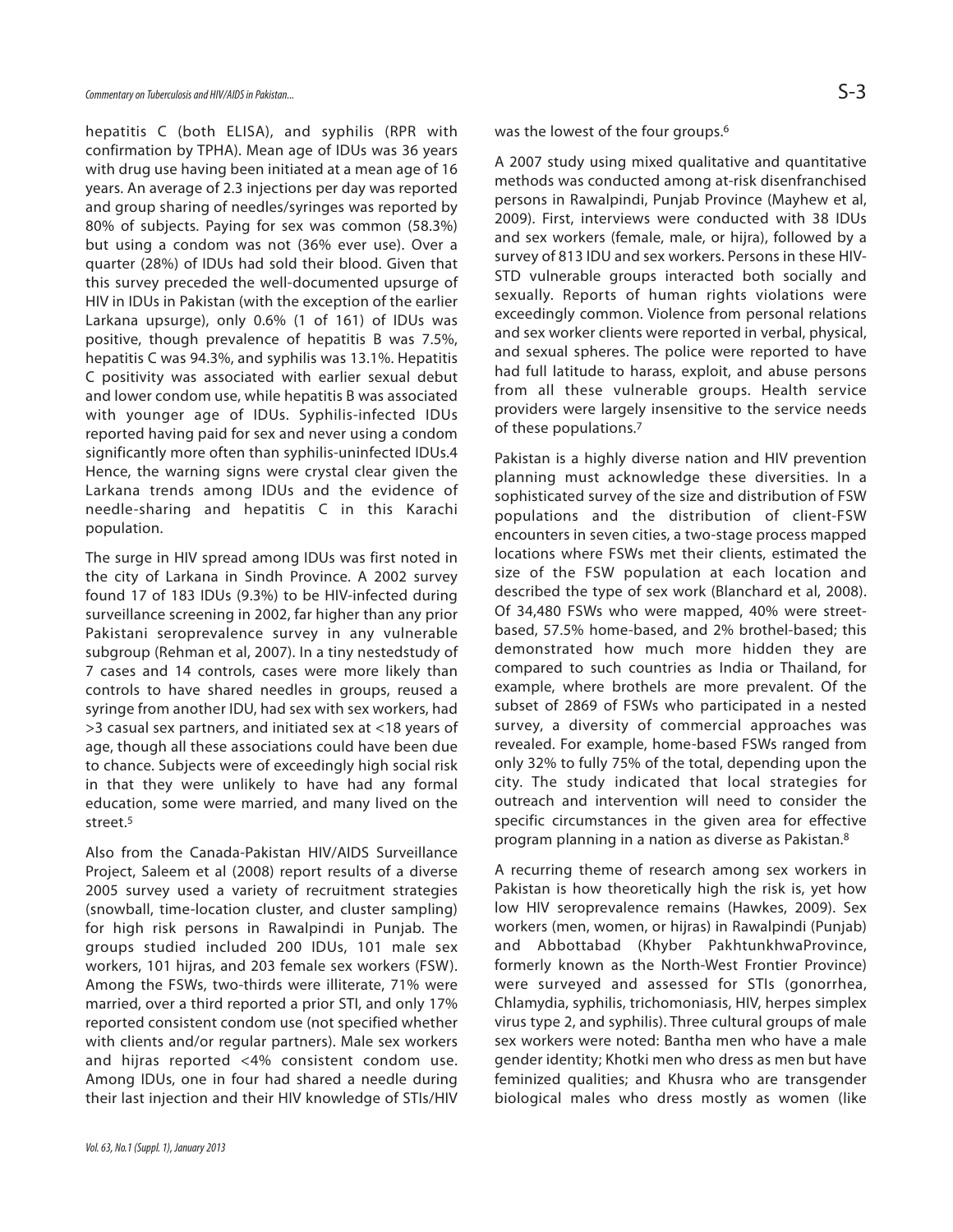hijras). While HIV prevalencewas low (<0.5%) in 917 male and hijra sex workers and was nil in 533 FSW, high STI infection rates were noted, especially among khusra sex workers. For example, more than half of khusra sex workers had HSV-2 infection and in Rawalpindi, more than half had syphilis. The multivariable analyses from this study are complex and well worth reading. For example, forced sex at the time of first coitus was a risk factor for STIs, while use of a condom during last sex was associated with lower STI. Violence against all sex worker groups was reported as common.<sup>9</sup>

A second study in 2005of hijra sex workers (Khan et al, 2008) was highly compatible with the aforementioned work of Hawkes et al, 2009. Hijras are males with a female gender identity whose cultural roots are deep in south Asian countries of the Indian subcontinent. Hijras live in marginalized communities often headed by a guru, or teacher. Transgender males who identify themselves as female are sometimes calledzenanas. Non-commercial sexualrelations or regular commercial sex with a chawa (male non-Hijra) can link the chain of risk to non-casual partners, as many chawa are married, also frequent FSW or other male sex workers. The study used questionnaires and STI genital/blood samples from 206 hijras from Karachi and 203 from Lahore. Hijras were young, had an early sexual debut, often used alcohol and drugs, and had many sexual liaisons alongside the commercial ones, with men including other hijras and with women. Selling of sex was reported by 84% of hijras and condom use was uncommon. In fact, 42% of hijrasreported "never needing" a condom! Experiencing physical abuse, forced sex, and human rights violations were commonly reported. Syphilis seropositivity was detected in 50% and 18% had gonorrhea (laboratory techniques not detailed).<sup>10</sup>

HIV spread is likely through sex work in Pakistan, just as elsewhere in the world. It is rare, however, that clients of sex workers are recruited successfully for interviews, as clients tend to be furtive and reluctant to be engaged by investigators. Nonetheless, there was one such improbable survey that successfully studied 203 clients of hijra (transgender) sex workers in Karachi (Siddiqui, 2012). Reported condom use during the last sexual act with ahijra sex worker was reported by only 42% of men. Casual (i.e., not regular) or better educated clients were more likely to use condoms. Fully 40% of hijra sex worker clients were married, nearly one in five had ever used drugs or alcohol, and half reported also engaging with FSW in the last month. The theoretical bridges from higher to lower risk populations in Pakistan are

#### evident.<sup>11</sup>

HIV remains highly concentrated in Pakistan. HIV prevalence is exceedingly low in the general population of women in Pakistan; of the 14% of 5263 women in Punjab who had a risk factor (unspecified by the authors) on a screening questionnaire, only 2 of 779 (<0.3%) were HIV seropositive (Mahmud and Abbas, 2009).<sup>12</sup> It is plausible that comparatively strict social norms for sexual behavior and near-universal male circumcision in this Muslim country may blunt the efficiency of general heterosexual spread of HIV.

## **Tuberculosis**

Since our 2009 TB reprint compendium was published,<sup>2</sup> Pakistan has maintained its dubious distinction as the eighth highest TB rate in the world with an estimated 2010 incidence rate of 231/100,000 population (WHO 2011). Government data suggest that the Directly Observed Treatment Short-course (DOTS) Program had extended coverage from 9% of all government tuberculosis clinics to 100% between 2000 and 2005 (National TB Control Program)

Tuberculosis has not been fueled by HIV nearly as much as it has in Africa (Memon, 2007). A 2003-2004 study of medical patients in the Civil Hospital and Sindh AIDS Control Program clients in the Services Hospital, both in Karachi. Volunteer patients were tested for both HIV (ELISA) and TB (positive sputum acid fast bacilli (AFB) smear-positiveand/or caseous granulomatous lesion on histopathology). Dual HIV/TB infection was diagnosed in 38 of 196 (19.4%) of patients. Among 126 patients with HIV, 38 (30.2%) had probable TB. HIV was exclusively in men, most of whom had contracted it while working in the Gulf States, subsequently having been deported back to Pakistan after screening positive. Among 70 patients with TB, none had HIV.13Given that the study preceded the rise of HIV among IDUs, it is plausible that there is a stronger HIV-TB link today than when this study was conducted in 2003-2004. Illicit sexual relationships were reported commonly, but few details were provided by the authors.

In late 2006-early 2007, Saqib et al (2011) studied the delays in TB diagnosis and treatment among 252 sputum smear-positive adults (half men and half women) in Rawalpindi, Punjab Province, with about 80% being 15-35 years of age. Total delay was defined as the time from onset of symptoms to the start of treatment. A median delay of 56 days (8 weeks) was estimated; delayed cases were more likely to be young, with cough and fever. Missed opportunities for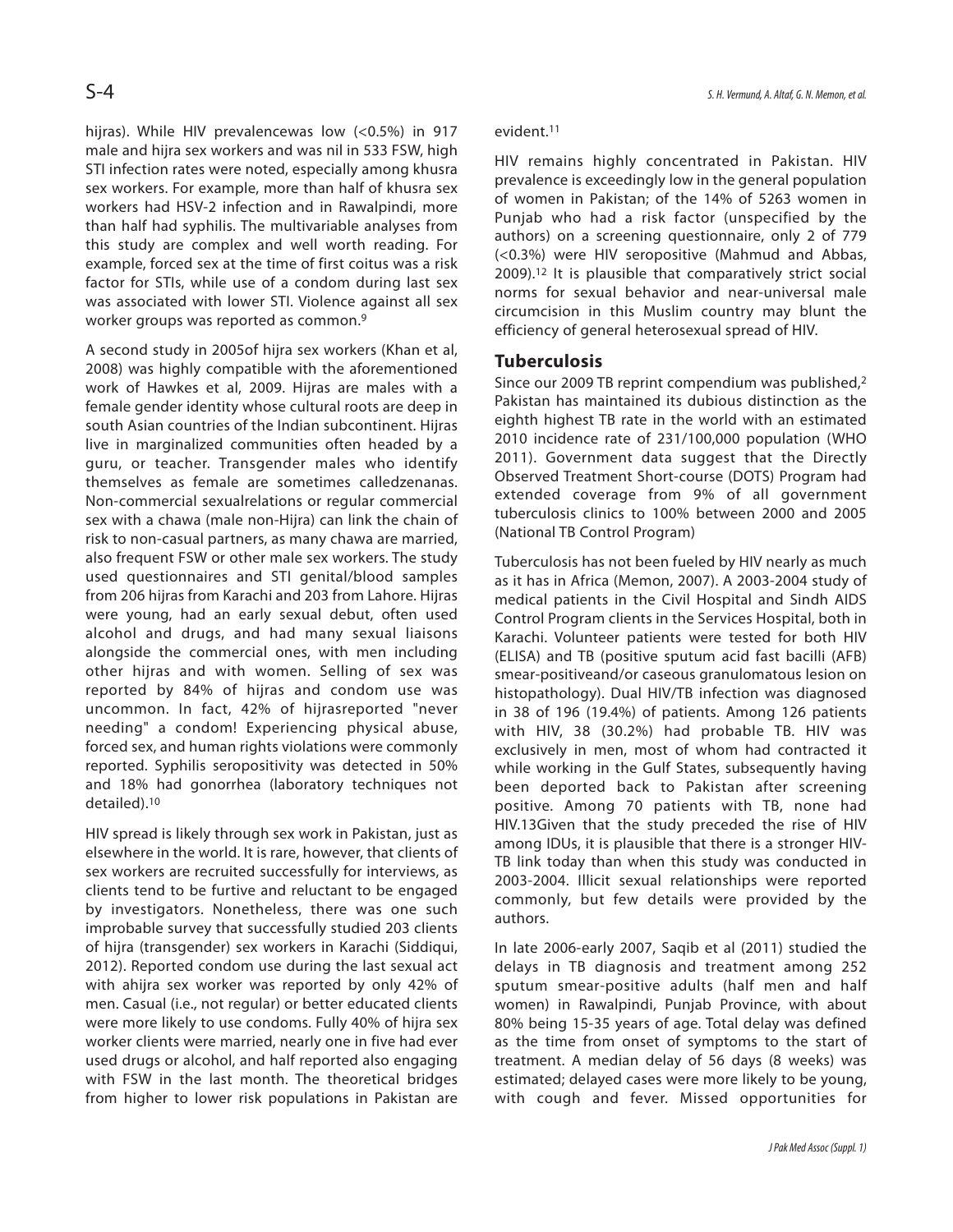diagnosis were very common, as more than half of patients had a history of contact with previously diagnosed TB patients and 63% had visited health care providers within three weeks of symptom onset but only 35% reporting any TB work-up. The authors highlighted the need for practitioner education and engagement of the private practice sector.<sup>14</sup>

Only a few studies of multi-drug resistant TB (MDR-TB) have been reported from Pakistan. Saeed et al (2009) assessed the efficacy of treatment from a retrospective chart review of 176 re-treated MDR-TB adult patients from 1993-2002 who had managed at the Military Hospital in Rawalpindi, Punjab Province. Most patients were administered four standard first line anti-TB drugs (rifampicin, isoniazid, pyrazinamide, and ethambutol) along with any of two second line drugs (usually ofloxacin or clarithromycin, but ciprofloxacin/levofloxacin and/or amikacin were also used)with modified treatment as per drug susceptibility testing (e.g., all these MDR-TB patients had rifampicin and isoniazid stopped once sensitivities were established). Patients were quite ill judging from the fact that 53% of these relatively young (mean age=32.3±8.7 years) men were judged to have moderately advanced disease and almost 30% had "extensive"disease. The mean duration of TB diagnosis before therapy was41.1±14.3 months and 70% of the menhadreceived >2 prior regimens. Bacteriological cure was documented in 90% and favorable radiological responses were seen in 78% of cases. Effective application of best practices resulted in remarkable success of MDR-TB therapy in Pakistan.<sup>15</sup>

Rao et al (2009) reported far less success with MDR-TB in a major Sindh TB hospital in Karachi. Outcomes of MDR-TB cases seen from 1996-2006, with follow-up to June 2007, were characterized. Standard practice was to admit MDR-TB cases for 3-6 months until sputum specimens became negative on 4to 6 drugs. Postdischarge, patients were followed monthly at the hospital outpatient department for an additional 18 months. Of the 579 adults (60% men), the mean age was 32.4+12.6 years of age. Treatment cured only 227 (39%) persons, with a documented in-patient mortality of 4.6%. Fully 14% left treatment during the admission period while an additional 41% were lost to follow-up during treatment. Treatment failure was observed in three patients. Hence, cure rates were high (?88%) in persons staying in therapy, but high treatment refusal and loss to follow-up rates undermined the program, with 60% of patients leaving the MDR-TB treatment program or dying.<sup>16</sup>

Trends in extensively resistant tuberculosis (XDR-TB) have been reported by Hasan et al. (2010) from specimens sent for spoligotyping to the Aga Khan University tuberculosis reference laboratory from all over Pakistan. The study of 9523 specimens sent from 2006-2009 demonstrated a rise in the proportion of XDR-TB specimens from 1.5% in 2006 to 4.5% in 2009 even as the proportion of MDR-TB was stable at 38-39% in each year. Spoligotyping was done and the genotypes confirmed earlier work identifying a preponderance of CAS1 strains, though XDR-TB strains were genetically diverse, likely derivative of inadequate TB treatment. Beijing family strains represented 9% of XDR-TB isolates but only 3% of the MDR-TB isolates, suggesting the importance of Beijing XDR-TB strains. The authors highlighted the local and international significance of the rising XDR-TB rates in Pakistan, suggesting that the global community should be concerned as well as the Pakistani authorities.<sup>17</sup>

Household determinants of Mycobacterium tuberculosis infection (tuberculin skin test [TST] positivity) were studied in 1999 among 359 familial contacts of 77 index pulmonary TB patients (AFB sputum smear-positive) in Umerkot, a remote district of Sindh Province (Akhtar and Rathi, 2009). For BCG unvaccinated household contacts of index cases, infection was defined as a Mantoux test TST with a skin induration >10 mm at 72 hours post-TST; for BCG vaccinated household contacts, the screening threshold was >15 mm. Multilevel logistic regression analyses were performed with characteristics of household contacts at the first level and that of households at the second level were performed to control for the effects of individual-level factors. TB infection prevalence by TST positivity among household contacts of index patients was 49.9% (179/359). Household-level predictors of TST positivity among contacts were female sex of the index TB patient (adjusted odds ratio [ORadj] = 2.2; 95% CI: 1.3-3.9%) and higher density of AFB on the sputum smear (ORadj = 3.2; 95% CI: 1.9-5.5%). Characteristics of the index case that were also significantly associated with TST positivity in various analyses among contacts included a longer duration of infection, a history of hemoptysis, a higher educational achievement, and sleeping in the same room as the contact. The older the contact, the more likely they had TST positivity, and no association was noted between TST positivity and the presence of a BCG scar. The authors suggested that "both individual-level and household-level characteristics need to be taken into account while prioritizing contacts for investigations to improve TB control and prevention in resource-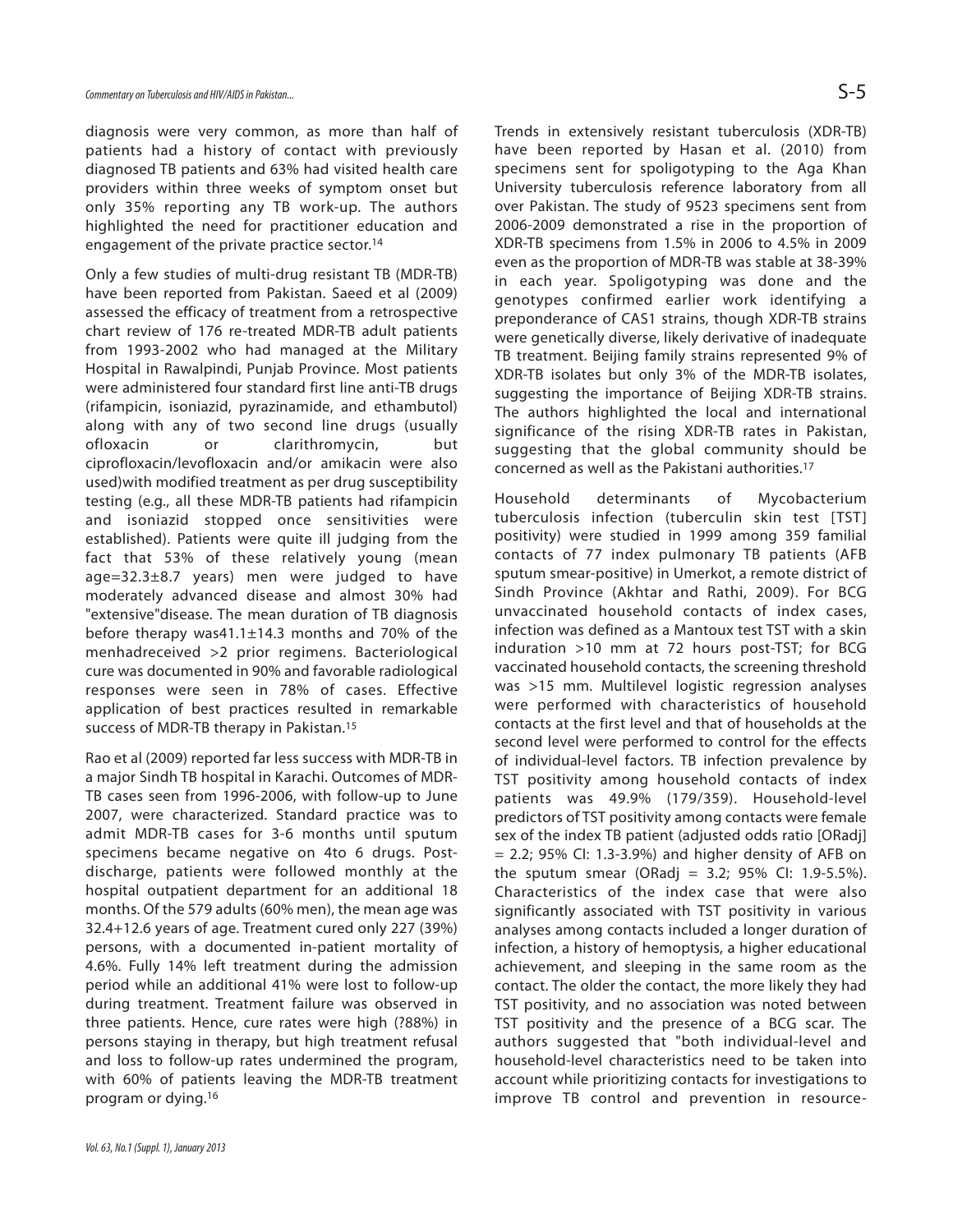## constrained countries such as Pakistan."<sup>18</sup>

The public and private sectors do not always mesh comfortably in Pakistan, as is also common elsewhere. Investigators sought to improve TB case detection through a Public Private Mix model that engaged private practitioners in district Thatta District, Sindh Province. First, they conducted a survey (Ahmed, Ahmed, et al, 2009) of knowledge, attitudes, and practices of 22 private physicians regarding tuberculosis management in January 2007 at Thatta, a rural district of Sindh Province. An average of five suspected TB cases were seen each month perphysician. Only 14% of these doctors advised sputum microscopy for TB diagnosis and more than 2 of 5 did not prescribe TB treatment regimens compatible with the national DOTS guidelines. Fully 85% of physicians failed to follow treatment using sputum microscopy, relying instead on clinical and radiographic improvements. About 60% patients did not adhere to the TB regimen and physicians did not follow-up patients who were lost to follow-up.<sup>19</sup> After the survey, National TB Control Program staff trained 23 consenting physicians (from among ?200 in the district of whom about 50 saw TB patients and were invited for the training) on the Directly Observed Treatment Short course (DOTS) approach.<sup>20</sup> TB cases diagnosed by private practitioners through sputum microscopy were registered with the district TB control program, with medicines provided by the National TB Control Program. The initiative was correlated temporally with a modest rise in sputum smear-positive cases discovered in the 2007 intervention period, from 188 to 211, with the percentage of estimated new infectious tuberculosis cases detected rising from 69% to 77%. It was not certain that this initiative was responsible for these changes, however.Public-private partnerships have not yet been brought to scale in Pakistan. Set-backs such as the massive 2010 and 2011 floods in Sindh and Punjab did not generate as much concern for TB programs as that expressed for polio program disruptions.<sup>21</sup>

In a retrospective case series conducted from late 2005 to early 2007 cases at a large private tertiary care hospital in Karachi, Sindh Province, Chandiret al (2010) identified 194 patients withextrapulmonary TB. Mean age of patients was  $34 \pm 16$  years, and 75% of patients were female. Three of five cases were seen in the lymph nodes or spine and the cure rate was only 41% (no difference by sex). The authors state that most Pakistani physicians treat patients for extrapulmonary TB for prolonged 12-24 month time periods, relying only on their clinical symptoms for feedback on treatment efficacy.<sup>22</sup>

Hepatic complications of anti-TB therapy were studied by Tariq et al (2009) for 500 patients cared for in a major medical center in Khyber PakhtunkhwaProvincebetween May 2006 to April 2007. About 55% were men and nearly one-third were over age 50 years. Hepatotoxicity was seen in 21 (4.2%) patients who had clinically evident hepatitis; 20 recovered and one (0.2%) died of fulminant hepatic failure. A trend was noted for older patients to have more hepatitis, but this was not assessed in detail. Hence, the treatment benefit far outweighs the drug toxicity risks, though vigilance as to hepatotoxicity of anti-TB drugs is needed.<sup>23</sup>

It is surprising in Pakistani surveillance statistics to see more TB cases in young women than among young men, though older men outnumber older women with TB. Codlin et al (2011) used surveillance and hospital data to document that notified TB case rates were 20- 30% higher in young women compared to men in Pakistan, a dramatic contrast to global data in which the male:female (M:F) ratio of new smear-positive TB cases is about 2:1. In comparing TB case notification statistics by sex and age in 2008 from Pakistan and India, the authors note that the overall M:F ratio is 1.05 in Pakistan and 2.28 in India.<sup>24</sup> The need to investigate whether this represents poor surveillance among men or a genuine difference in transmission and infection dynamics is apparent.

We hope that this special issue of JPMA will serve as a helpful guide as to key HIV and TB issues in Pakistan, providing a compendium of recent work in these two topics. Success in disease control and prevention will demand a more serious effort on the part of the government and private sectors alike to improve quality and coverage of programs. Quality improvement, clinical/microbiological, behavioral, and outcomes research have important roles to play.

## **References**

- 1. Vermund SH, White H, Shah SA, Altaf A, Kristensen S, Khanani R, Mujeeb AS. HIV/AIDS in Pakistan: Has the explosion begun? J Pak Med Assn 2006;56 (suppl 1):S1-S3.
- 2. Vermund SH, Altaf A, Samo RN, Khanani R, Baloch N,Qadeer A, Shah SA. Tuberculosis in Pakistan: A decade of progress, a future of challenge. J Pak Med Assn 2009; 59(4-Suppl 1): S1-S8.
- 3. HIV Second Generation Surveillance in Pakistan. National Report Round IV (2012). National AIDS Control Program. Islamabad, Pakistan.
- 4. Altaf A, Shah SA, Zaidi NA, Memon A, Nadeem-ur-Rehman, Wray N. High risk behaviors of injection drug users registered with harm reduction programme in Karachi, Pakistan. Harm Reduct J. 2007 Feb 10;4:7.